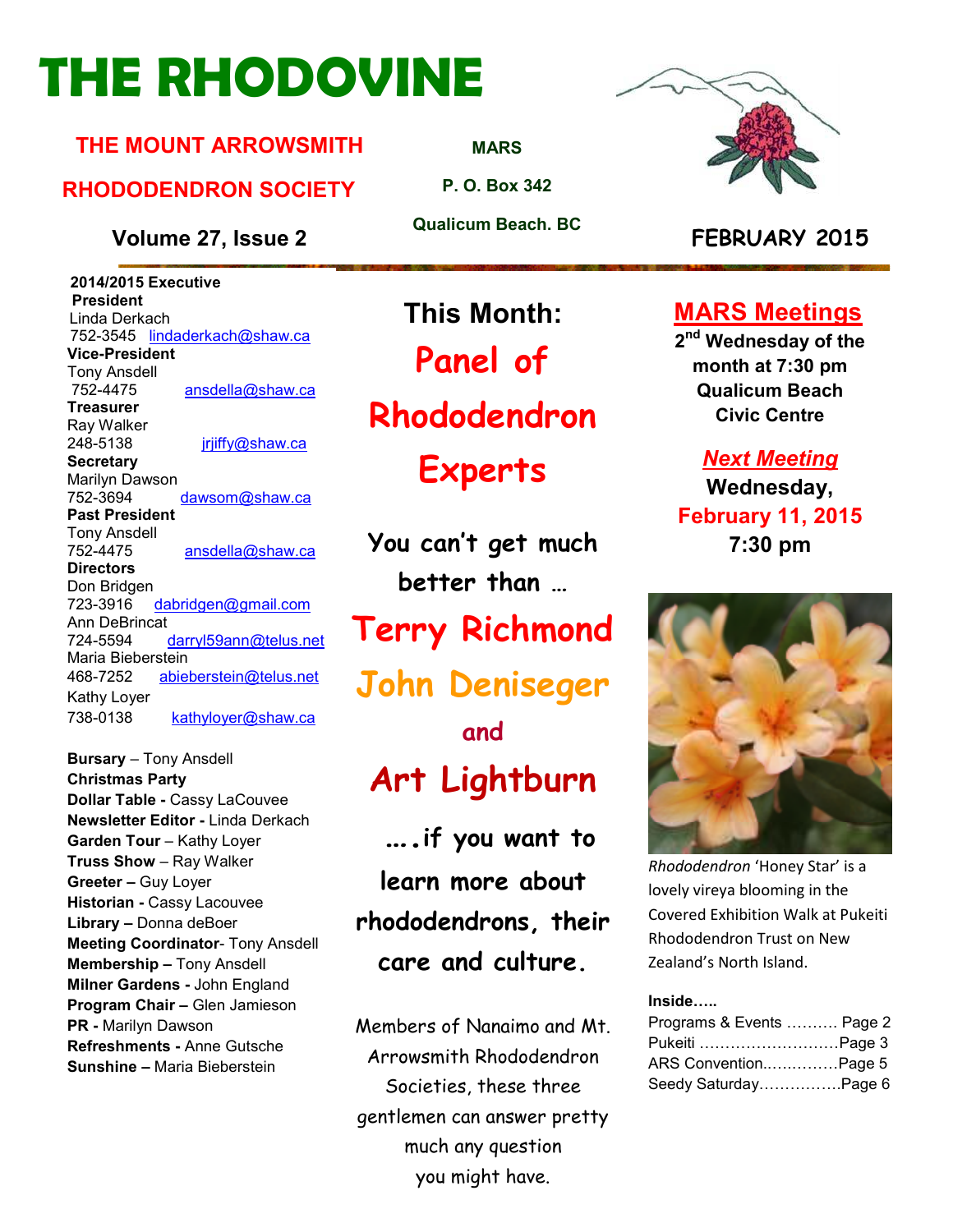#### **Upcoming Programs…**

**February 11** 

• **Panel of Experts** 

**March 11** 

• **Douglas Justice**  The Importance of Biodiversity in our Gardens

#### **April 8**

• **Earl Daneluk**  2014 Rhododendron Exhibition in Germany and a Tour of Hachman's Nursery

#### **Monday, May 4**

• **Ken Cox** and **Hartwig Schepker** 

> Arunachal Pradesh: On the Search for Rhododendron in an Unknown and Mysterious Part of North-Eastern India

If you have interesting photos from your travels, please send to lindaderkach@shaw.ca for inclusion in our newsletter.

## **Exciting Events**

### **Coming Your Way…**

**Mark Your Calendar Now** 

- **Qualicum Beach Seedy Saturday Saturday, February 7, 2015 10 am to 3:30 pm**
- **MARS Rhododendron Show & Sale, Parksville Arena Saturday, April 25**
- **American Rhododendron Society International Convention, Sidney, BC May 7 to 10, 2015**

 **MARS Mother's Day Garden Tour May 9 and 10, 2015**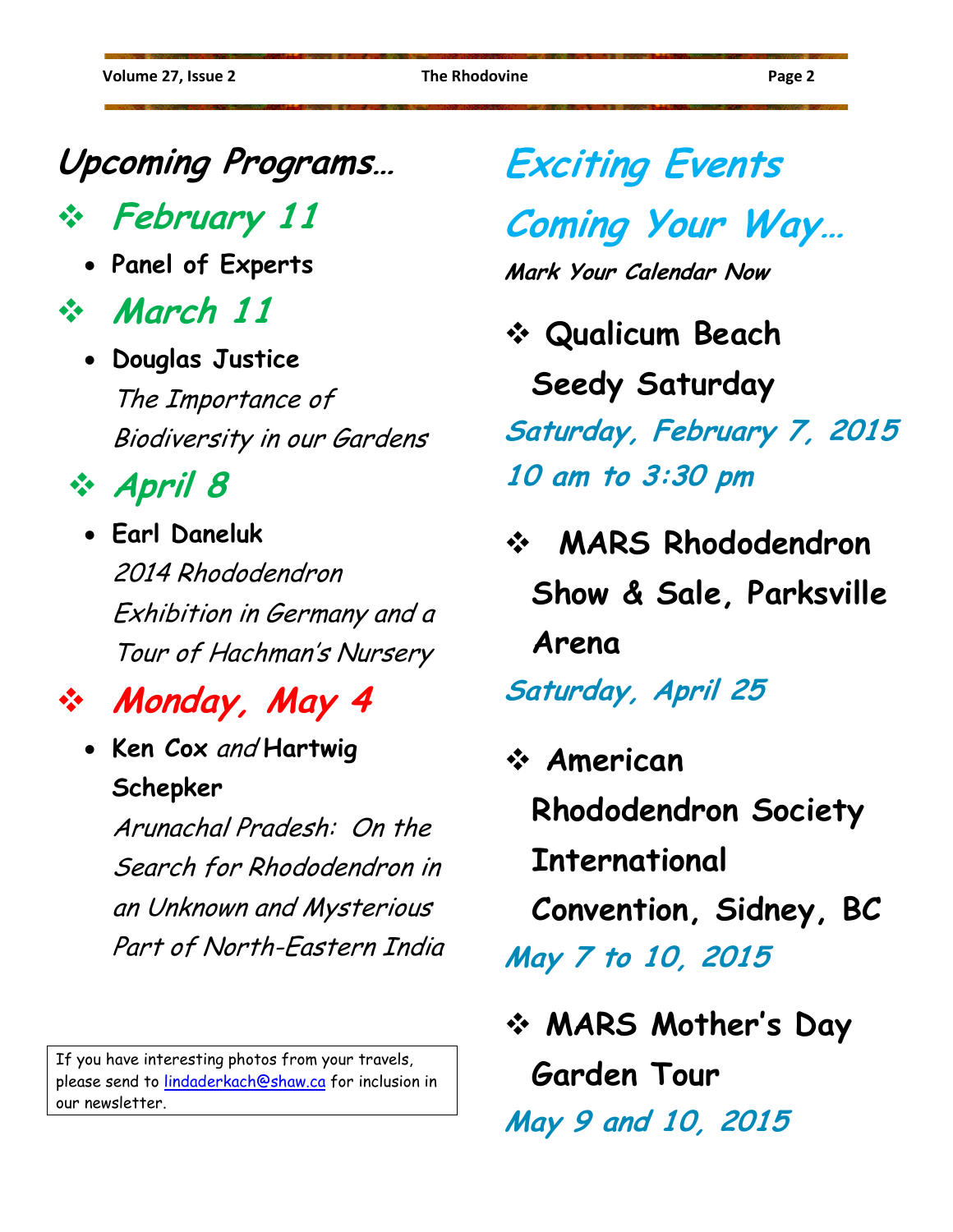#### *Pukeiti - Rhododendrons in a Rainforest*

*Story & Photos: Linda Derkach* 

Nestled in a rainforest between Mount Taranaki and the coast of New Zealand's North Island is Pukeiti – a 360 hectare sanctuary for rhododendrons and complementary native and exotic plants. Pukeiti holds more than 2,000 varieties of rhododendrons with species from wild sources and many man-made hybrids. A collection of vireyas and their tropical allies grow in the Covered Exhibition Walk.



Vireya *Rhododendron* 'Sherbert Rose' resides in the Covered Exhibition Walk along with sub-tropical allies such as *Asarina procumbens*(below).





*Rhododendron* 'Dr. Sleumer' was a show-stopper! A natural hybrid between *R. phaeopeplum* and *R. zoelleri*, this vireya carries flowers for nine months of the year. Somewhat sun-tender, the flowers of this vireya are much brighter in the fall, the lobes being almost scarlet rather than pink at other times.



Unabashedly blousy and beautiful, *Rhododendron* 'Charisma' greets visitors to Pukeiti with her fragrant blooms at the entrance to the gardens. *R*. 'Charisma' was chosen to appear on New Zealand's first 'scratch and smell' stamps.



*Rhododendron* 'Saxon Glow' was found growing happily in the rainforest at Pukeiti. Page 3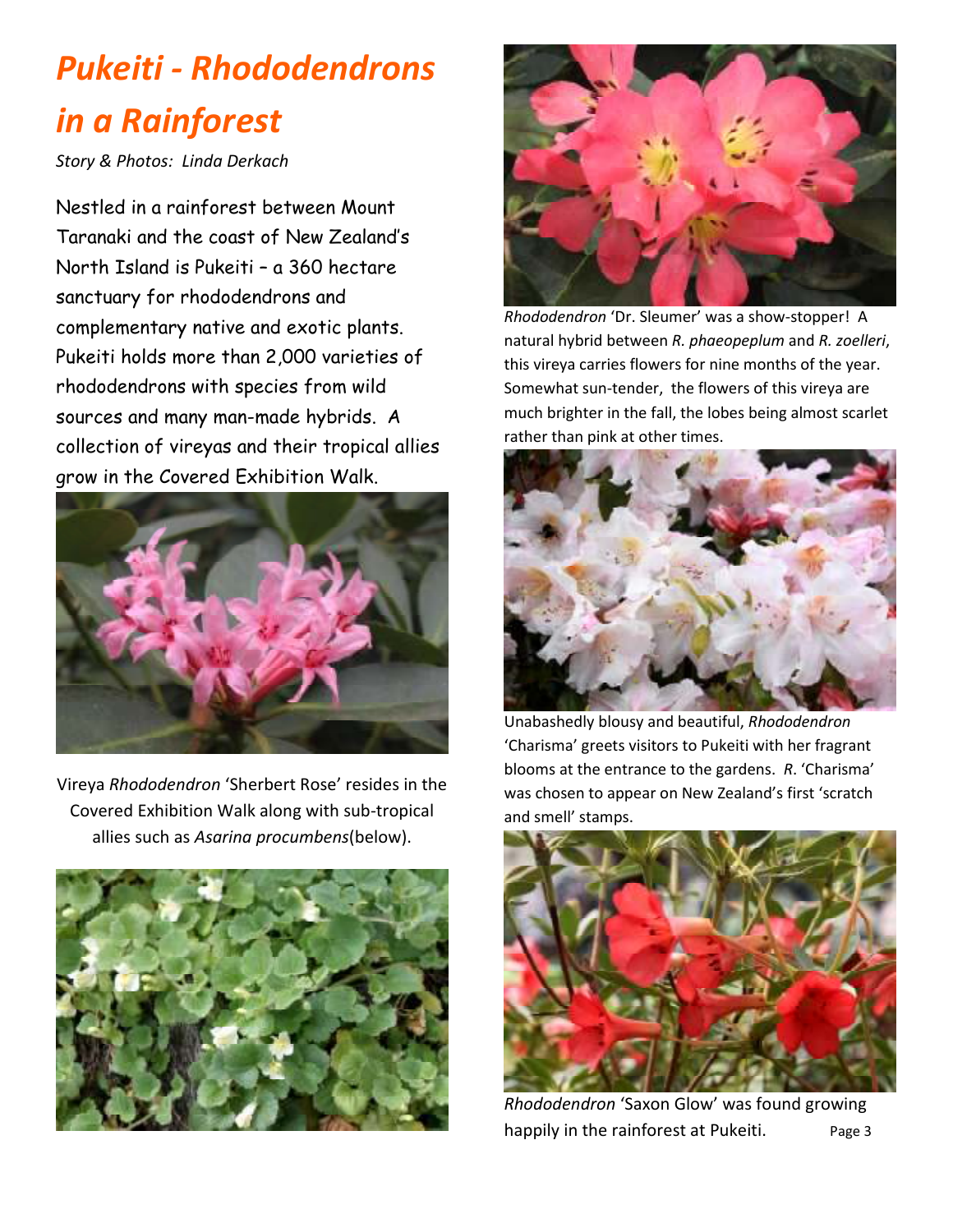

Ferns abound in New Zealand, but none so large as *Ptisana salicina*, the largest ground fern in New Zealand with fronds that can reach five metres. Rare and declining in many areas of NZ, they are thriving at Pukeiti.



This lovely is *Rhododendron formosum* var. *inaeguale.* It is a Maddenia, so somewhat tender in a hard winter here in BC. Maddenii grow prolifically all over New Zealand. Many are delightfully fragrant such as *R. lindleyii, R. lyi* and *R. johnstoneanum.*



This robust pink was found growing in the rainforest of Pukeiti.



This rhododendron seemed content to play host to the New Zealand native *Clematis paniculata* that was found growing up and through many of the rhododendrons in the garden.



The bark and fascinating branching of this *Luma apiculata* graced a main path at Pukeiti.



*Rhododendron morii* is native to Taiwan and fully hardy here on Vancouver Island. Page 4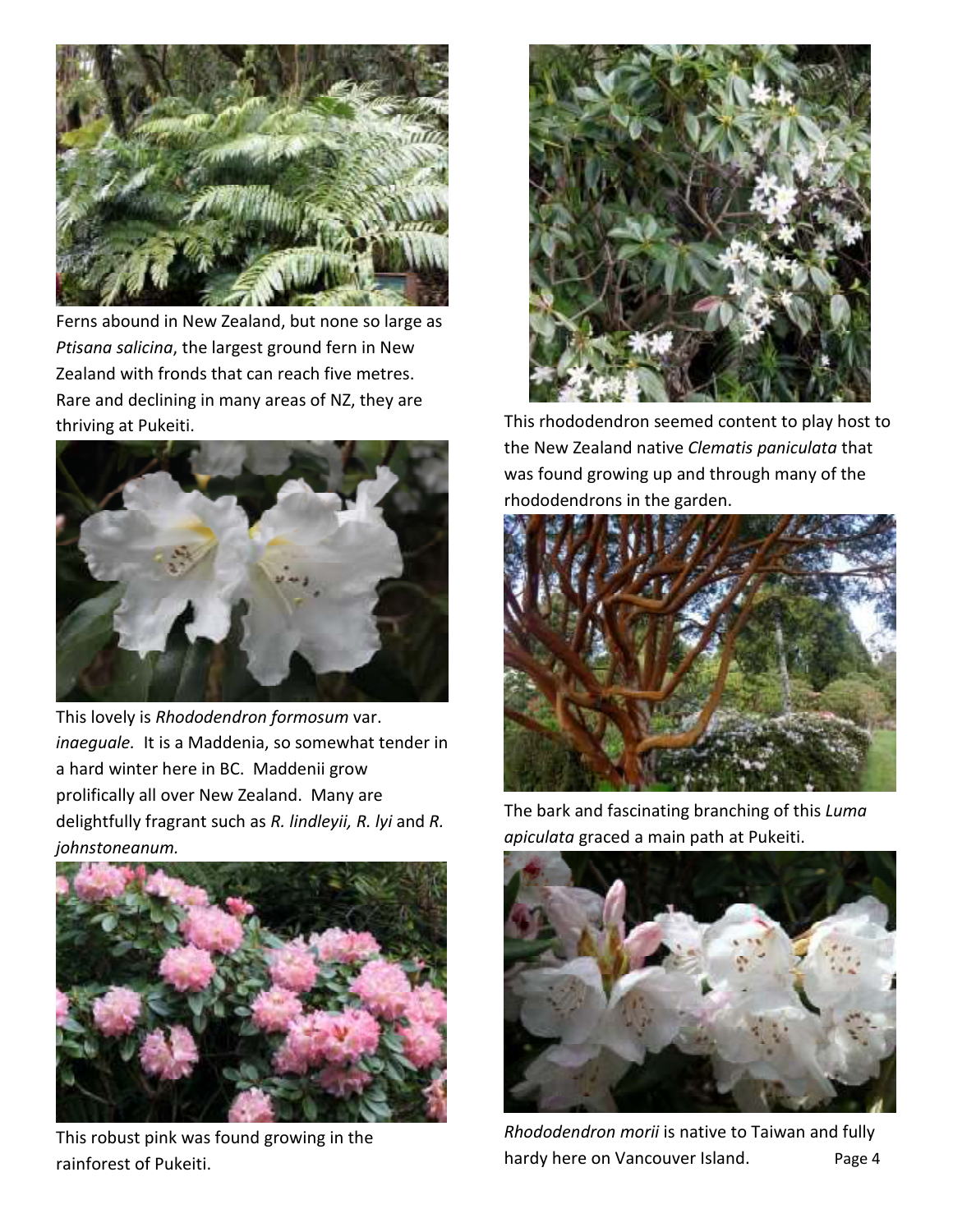#### *Sidney Convention Promises Thrills and Chills*



*Rhododendron* **'Champagne Lace'** 

Internationally-recognized speakers from Scotland, France, Germany and China are just a few of the 'thrills' scheduled for the ARS 2015 Convention in Sidney, BC.

And they are complemented by the 'chills' you will get while viewing some of the very best gardens on the West coast of Canada. From Victoria to Duncan, and Saanich to Cobble Hill, no effort has been spared to bring you access to gardens that are otherwise not available to the general public.

*Rhododendron* **'Champagne Lace'** is the official rhododendron of the Sidney Convention. Hybridized by Jim Barlup, it will be available for purchase at the convention.

## **Sidney 2015: Meet the Speakers**

#### Marilyn Dawson

*One of the advantages of attending the ARS convention in May in Sidney is enjoying worldrenowned speakers talk about their favorite topic, rhododendrons. In the next few issues of the newsletter our thumbnail sketches will introduce you to these rhododendron experts.* 

First up - **Kenneth Cox and Hartwig Schepker** - who incidentally will take a whirlwind tour of the midisland before the convention and speak at a special MARS meeting on Monday, May 4 at the Qualicum Beach Civic Centre. **Kenneth Cox** is the third generation of Cox rhododendron experts and nurserymen, following in the footsteps of grandfather Euan and father Peter. He is an author of several books, leader of plant hunting expeditions to Tibet and Arunachal Pradesh, India and managing director of the family firm Glendoick Gardens Ltd. in Scotland - a garden centre that specializes in rhododendrons, ericaceous plants, meconopsis and primula. He is well known as a lecturer and has delivered addresses on rhododendrons in the US, Australia and New Zealand.

**Dr. Hartwig Schepker** is the scientific director of the Botanic Garden and Rhododendron Park in Bremen, Germany. It is one of the largest rhododendron collections in the world, both hybrid and species. He made his first plant-hunting trip to Borneo in 1992 and since then has made several plant hunting journeys to various parts of Southeast Asia, India, including Arunachal Pradesh, and the US. He is particularly interested in the variability of the rhododendron habitat throughout its growing area.